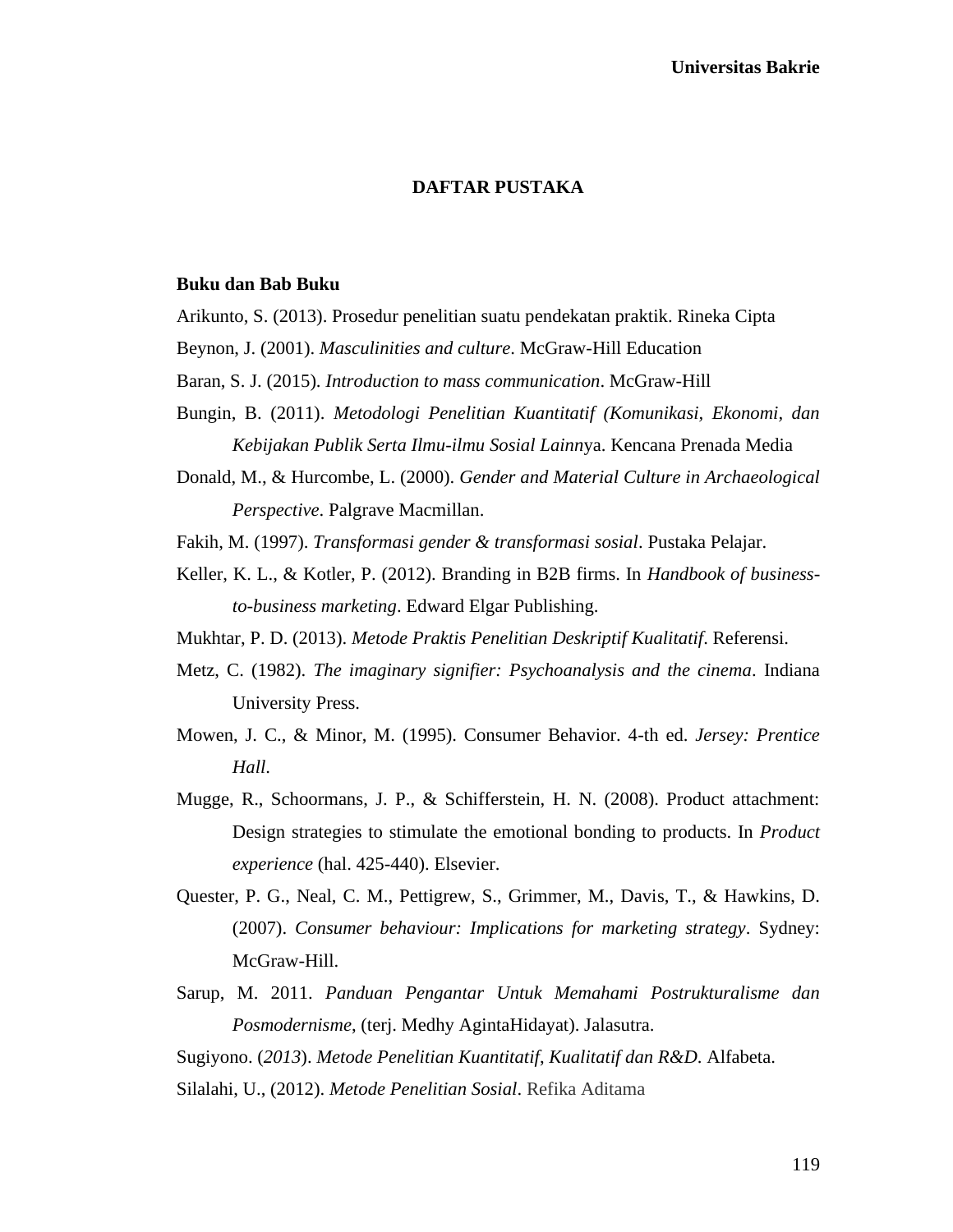Unilever Indonesia (2017), *Yearly Annual Report*, Dokumen Profesional.

- Wijaya, B. S. (2019). *Riset Komunikasi Merek*. UB Press
- Wijaya, B. S. (2020). *Consumer Ethnography*. UB Press
- Wajcman, J. (1991). *Feminisme Versus Teknologi* (terj*.* Ima Susilowati). SBPY (Sekretariat Bersama Perempuan Yogyakarta) & OXFAM.

### **Jurnal/Prosiding Seminar dan Paten**

- Aaker, J. L. (1997). Dimensions of brand personality.*Journal of Marketing Research,*  34, 347-356. https://doi.org/10.1177%2F002224379703400304
- Ahmad, A., & Thyagaraj, K. (2015). Understanding the Influence of Brand Personality on Consumer Behavior. *Journal of Advanced Management Science*, *3*(1), 38-43. https://doi.org/10.12720/joams.3.1.38-43
- Arymami, D. (2020). Spornosexual Capital: The Economic Crisis of Indonesian Urban Masculinity. *I-Pop: International Journal of Indonesian Popular Culture and Communication*, *1*(1), 13-20. https://doi.org/10.36782/ipop.v1i1.27
- Banerjee, S. (2016). Influence of consumer personality, brand personality, and corporate personality on brand preference*. Asia Pacific Journal of Marketing and Logistics, 28*(2), 198–216. https://doi.org/10.1108/apjml-05-2015-0073
- Chiu, K., Lin, R-J., Hsu, M., & Chen, S-C. (2011). Symbolic and Functional Brand Effects for Market Segmentation. *Australian Journal of Business and Management Research, 1*(6), 75-86. https://www.oalib.com/paper/2710989#.YS3ZJY4zbIU
- Connell, R. W., & Messerschmidt, J. W. (2005). Hegemonic masculinity: Rethinking the concept. *Gender & society, 19*(6), 829-859.
- Govers, P., & Schoormans, J. (2005). Product Personality and Its Influence onConsumer Preference. *Journal of Consumer Marketing*, *22*(4), 189-197. https://doi.org/10.1108/07363760510605308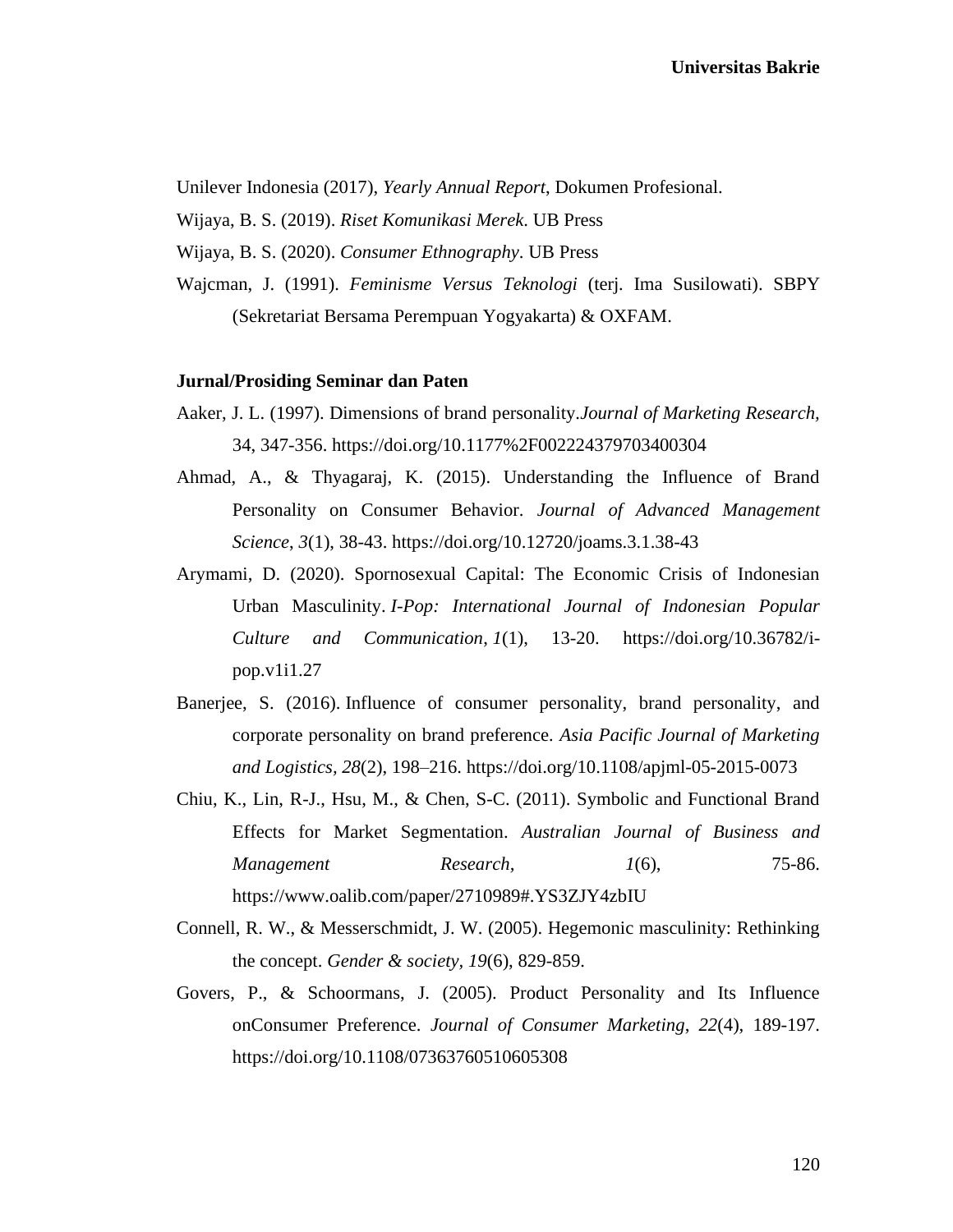- Grau, S. L., & Zotos, Y. C. (2016). Gender stereotypes in advertising: a review of current research. *International Journal of Advertising*, *35*(5), 761-770.
- Handoko, T. (2005). Maskulinitas Perempuan dalam Iklan dalam Hubungannya dengan Citra Sosial Perempuan ditinjau dari Perspektif Gender. *NIRMANA*, 7(1). https://doi.org/10.9744/nirmana.7.1.
- Hansen, M. (1986). Pleasure, Ambivalence, Identification: Valentino and Female Spectatorship. *Cinema Journal, 25(*4), 6. http://doi.org/10.2307/1225080
- Hasyim, N. (2017). Kajian maskulinitas dan masa depan kajian gender dan pembangunan di Indonesia. *JSW (Jurnal Sosiologi Walisongo)*, *1*(1), 65-78.
- Herek, G. M., Gillis, J. R., & Cogan, J. C. (1999). Psychological sequelae of hatecrime victimization among lesbian, gay, and bisexual adults. *Journal of consulting and clinical psychology*, *67*(6), 945.
- Kurnia, N. (2004). Representasi Maskulinitas dalam Iklan*. Jurnal Ilmu Sosial dan Ilmu Politik*, 8(1), 17-36.
- Kim, Y. E., Lee, J. W., & Lee, Y. K. (2011). Relationship between brand personality and the personality of consumers, and its application to corporate branding strategy. *Journal of Global Academy of Marketing Science*, *18*(3), 27-57.
- Klipfel, J. A., Barclay, A. C., & Bockorny, K. M. (2014). Self-Congruity: A Determinant of Brand Personality. *Journal of Marketing Development & Competitiveness*, *8*(3).
- Kressmann, F., Sirgy, M. J., Herrmann, A., Huber, F., Huber, S., & Lee, D. J. (2006). Direct and indirect effects of self-image congruence on brand loyalty. *Journal of Business research*, *59*(9), 955-964.
- Klassen, A. C., Creswell, J., Clark, V. L. P., Smith, K. C., & Meissner, H. I. (2012). Best practices in mixed methods for quality of life research. *Quality of life Research*, *21*(3), 377-380.
- Linggosiswojo, G. S. (2016). Representasi Maskulinitas dalam Iklan Televisi Umild "Kode Cowo". *Jurnal E-Komunikasi*, *4*(1), 1-12.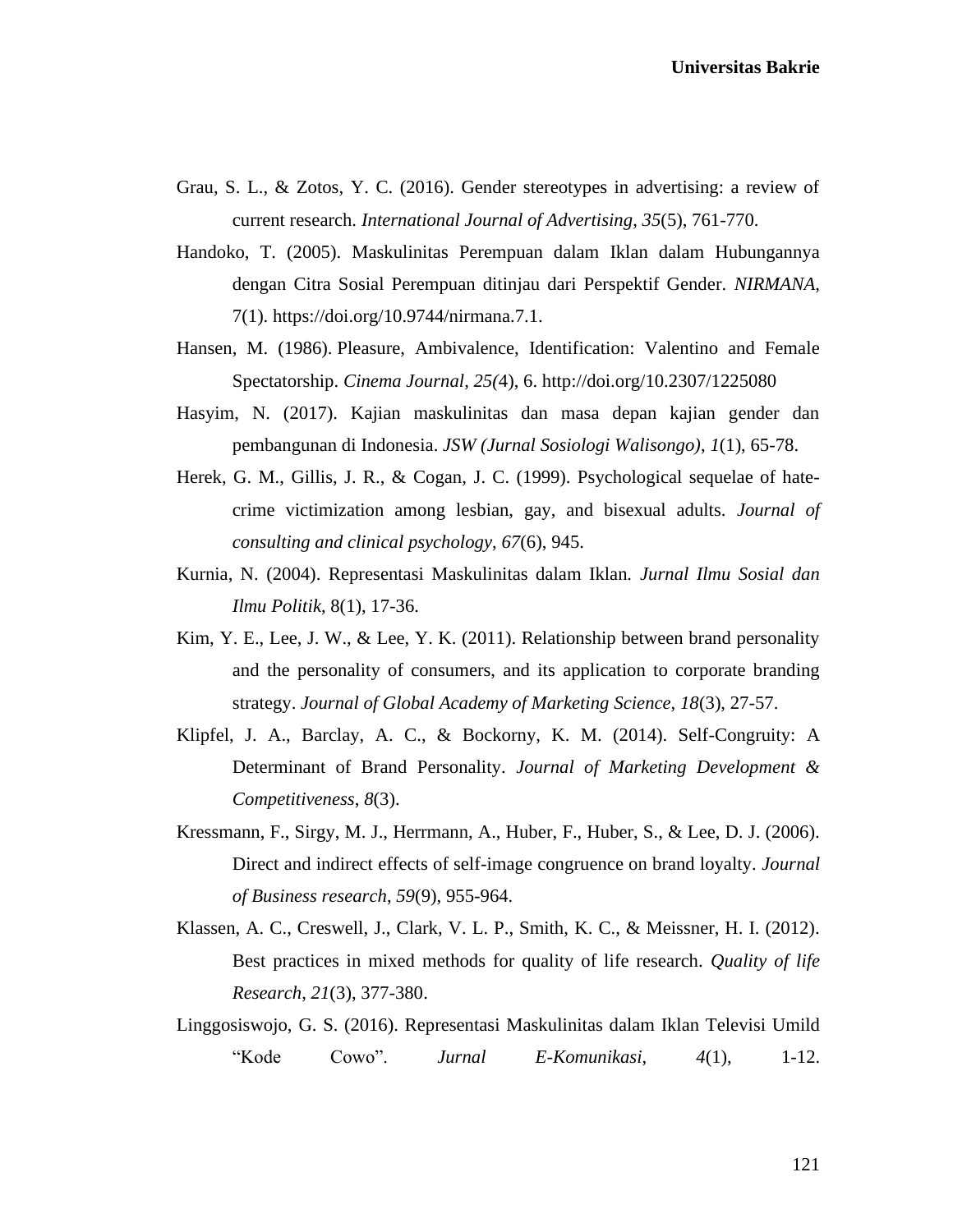http://publication.petra.ac.id/index.php/ilmukomunikasi/article/view/4847/4456

- Lau, W. M., de Run, E. C., & Jee, T. W. (2017). Metrosexual Identity: Perception Of Malaysian Male Consumers Towards Cosmetic and Skincare Product. *Journal of Borneo-Kalimantan, 3*(1), 88-97
- Manik, A. R. (2016). Hasrat Nano Riantiarno dalam 'Cermin Cinta'*:* Kajian Psikoanalisis Lacanian. *Jurnal Poetika, 4*(2), 74-84. . https://doi.org/10.22146/poetika.v4i2.15492
- McCreary, D. R., Wong, F. Y., Wiener, W., Carpenter, K. M., Engle, A., & Nelson, P. (1996). The relationship between masculine gender role stress and psychological adjustment: A question of construct validity?. *Sex roles*, *34*(7), 507-516.
- Mulyadi, H., & Saktiawati, D. (2003). Pengaruh *Brand Personality* terhadap Loyalitas Pelanggan Sampo Sunsilk. *Stagnac, Vol*.3, No.5
- Oswald, L. R. (2010). Marketing hedonics: Toward a psychoanalysis of advertising response. *Journal of Marketing Communications*, *16*(3), 107–131. https://doi.org/10.1080/13527260802503638
- Sarwono, B. K., & Fayardi, A. O. (2018). The construction of masculinity in male facial care product advertisement. In *E3S Web of Conferences* (Vol. 74, p. 10010). EDP Sciences.
- Seimiene, E. 2012. Emotional Connection of Consumer PersonalityTraits with Brand Personality Traits: Theorical Considerations. *Economics and Management*, 17(4), 4-37.<https://doi.org/10.5755/j01.em.17.4.3016>
- Voss, K. E., Spangenberg, E. R., & Grohmann, B. (2003). Measuring the hedonic and utilitarian dimensions of consumer attitude. *Journal of marketing research*, *40*(3), 310-320.
- Wijaya, B. S. (2015a). Desire and Pleasure in the Branded Reality Show as a Discursive Psychoanalysis. *Jurnal Humaniora, 27*(1), 27-41. https://doi.org/10.22146/jh.6406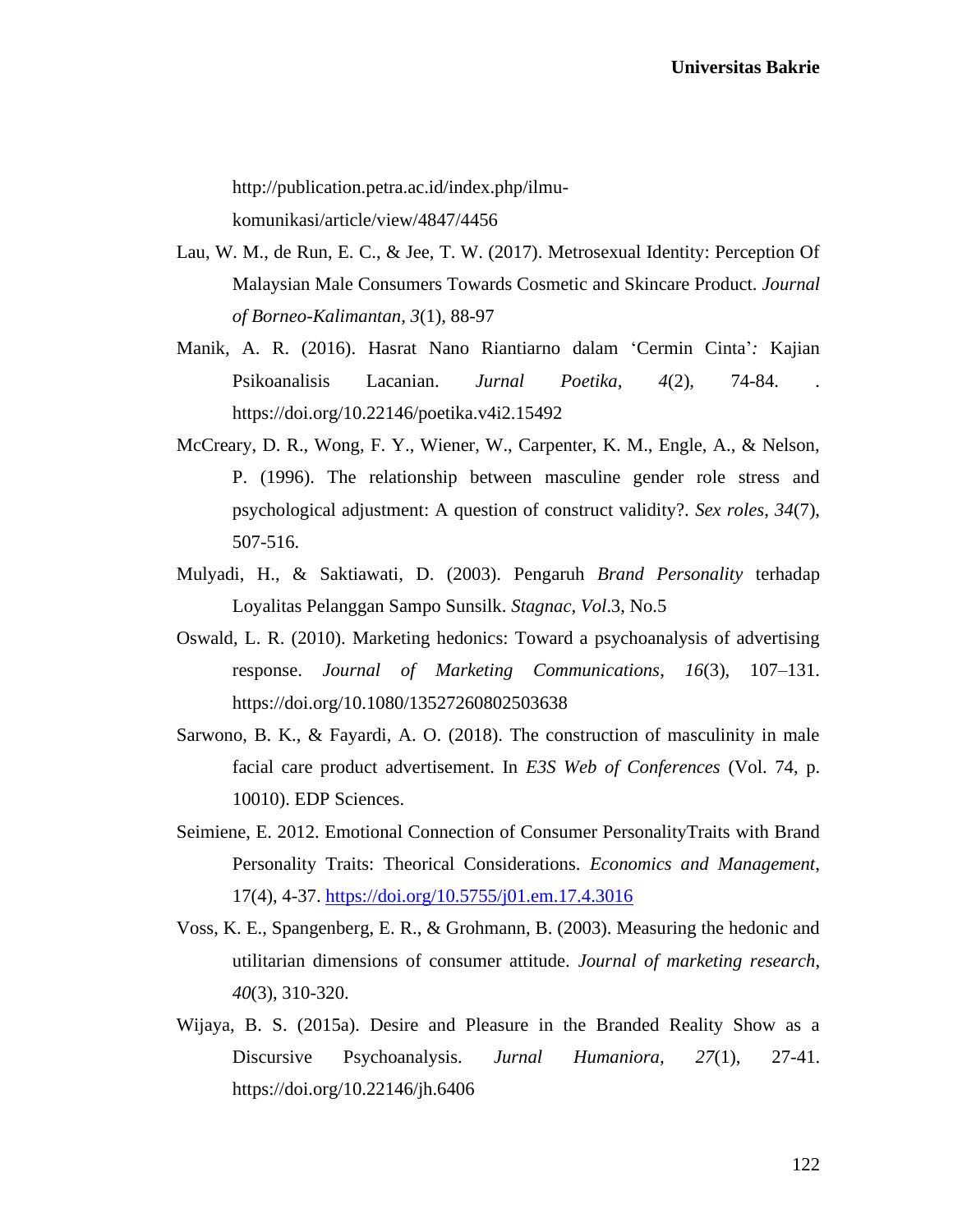Wijaya, B. S. (2015b). Spectatorship Ethnography (Teori dan Metode Etnografi Kepenontonan). *ID Patent.* Dirjen HaKI, Kementerian Hukum dan Hak Asasi Manusia Republik Indonesia

### **Skripsi/Tesis/Disertasi/Modul dan Repository**

- Indriani, C. (2013). Pengaruh Kepribadian Merek, Penggunaan Selebriti dalam Iklan dan Penggunaan Sosial Media pada Pembentukan Loyalitas Merek. *Tesis.* Universitas Lampung
- Liestianingsih. (2002).*Ideologi Gender dalam Iklan Kosmetik di Televisi*, Surabaya: Pusat Penelitian Studi Wanita LembagaPenelitian Universitas Airlangga. 33- 34.
- Mackie, G. (2015). What are social norms? How are they measured. *University of California at San Diego-UNICEF Working Paper, San Diego*
- Wijaya, B. S. (2018). Etnografi Resepsi dan Kepenontonan. *Modul "Etnografi dan Consumer Insights".* Prodi Ilmu Komunikasi Universitas Bakrie
- Guo, L. J. (2003). *The effects of personality trait and brand personality on brand preference.* Graduate Institute of Management Science, National Chiao Tung University, Hsinchu.

## **Sumber Elektronik/Internet**

- *Chesebrough-Ponds*. (2020, 31 Agustus). *Cosmetics and Skin.*  http://www.cosmeticsandskin.com/companies/chesebrough-ponds.php
- Demartoto, A. (2010, 8 Agustus). *Konsep Maskulinitas dari Jaman ke Jaman dan Citranya dalam Media.* [Online]. UNS. http:// http://argyo.staff.uns.ac.id/files/2010/08/maskulinitas-ind1.pdf
- Encyclopedia. (2020). "*Spectatorship and Audiences* ." *Schirmer Encyclopedia of Film.* Encyclopedia.com: [https://www.encyclopedia.com/arts/encyclopedias](https://www.encyclopedia.com/arts/encyclopedias-almanacs-transcripts-and-maps/spectatorship-and-audiences)[almanacs-transcripts-and-maps/spectatorship-and-audiences](https://www.encyclopedia.com/arts/encyclopedias-almanacs-transcripts-and-maps/spectatorship-and-audiences)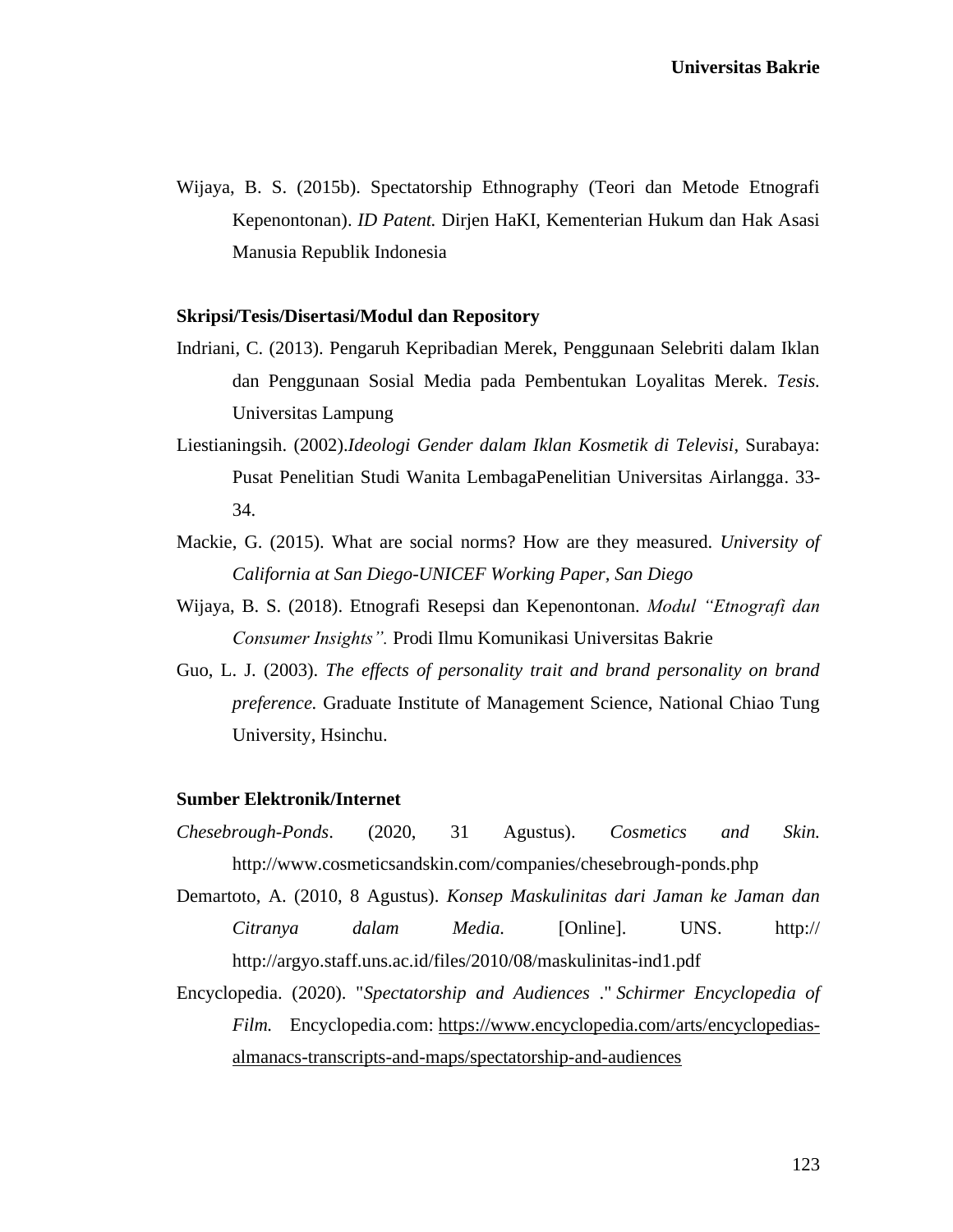- Gillette. (2019, 14 Januari). *We Believe: The Best Men Can Be | Gillette (Short Film).* Youtube. https://www.youtube.com/watch?v=koPmuEyP3a0&t=45s
- Helaluddin, H. & Syawal, S. (2019, 23 Juni). Psikoanalisis Sigmund Freud Dan Implikasinya Dalam Pendidikan. https://doi.org/10.31219/osf.io/582tk
- IklanTVIndonesia (2015, 9 Juli). *Iklan Pond's Men Energy Charge Face Wash edisi Rio Dewanto*. YouTube. https://www.youtube.com/watch?v=UZzceEagPqc
- Kemenperin (2018, 20 *Maret). Industri Kosmetik Nasional Tumbuh 20%.* Kemenperin.go. https://kemenperin.go.id/artikel/18957/Industri-Kosmetik-Nasional-Tumbuh-20
- Kuhn, A., & Westwell, G. (2012). *Spectatorship In a Dictionary of Film Studies*. : Oxford University Press. [https://www.oxfordreference.com/view/10.1093/acref/9780199587261.001.00](https://www.oxfordreference.com/view/10.1093/acref/9780199587261.001.0001/acref-9780199587261-e-0674) [01/acref-9780199587261-e-0674.](https://www.oxfordreference.com/view/10.1093/acref/9780199587261.001.0001/acref-9780199587261-e-0674)
- Museum of Health Care (1890, 11 Desember). *Pond's Extract [advertising brochure]*  Andornot. https://Mhc.Andornot.Com/En/Permalink/Artifact7194
- PNGitem. (n.d.). *Mens Dress Png - Men Icon Png, Transparent Png, Transparent Png Image. PNGitem.Com.* https://www.pngitem.com/middle/hRiTbbx\_mens-dress-png-men-icon-pngtransparent-png/
- Pond's (n.d.). *Pond's Institute* Pond's Indonesia. https://www.ponds.com/id/pondsinstitute.html
- Pond's (n.d.). *Pond's Men*. Pond's Indonesia. https://www.ponds.com/id/Pondsmen.html
- Pond's (n.d.). *Produk kami*. Pond's Indonesia. https://www.ponds.com/id/produkkami.html
- Pond's (n.d.). *Sejarah dan Evolusi*. Pond's Indonesia. https://www.ponds.com/id/sejarahdanevolusi.html

Pond's Cold Cream Ad. (2010, October 20). Pinterest.Com. https://Pinterest.com